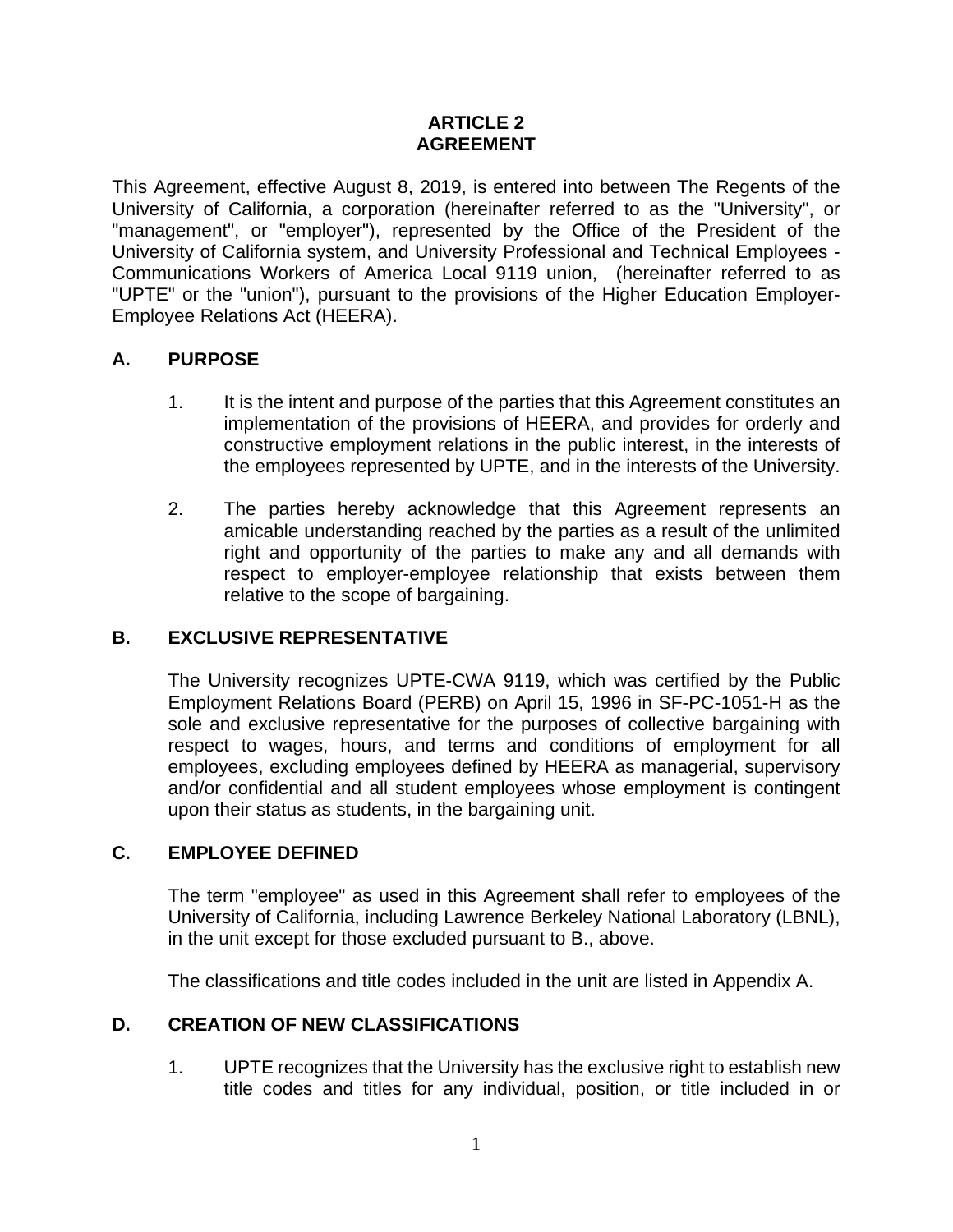excluded from the bargaining unit, as defined in Section B. of this Article. The University shall advise UPTE of any such new title/title code.

- 2. When the University creates a new classification and title within the bargaining unit, the University shall provide a notice to UPTE of the classification's bargaining unit assignment at least sixty (60) calendar days before the proposed date of implementation. The notice to the union shall include a statement of reason(s) for the creation of the new classification. UPTE shall have thirty (30) calendar days after mailing of such notice to contest the University's assignment of the newly created classification/title to the bargaining unit. Employees shall not be placed in the new classification/title until the thirty (30) day notice period is complete. If UPTE does not contest the bargaining unit assignment of the newly created position within the thirty (30) calendar day notice period, the unit assignment of the new classification shall be deemed agreeable to the parties and employees shall be assigned to the newly created classification.
	- a. If the new classification is in the bargaining unit in accordance with the provisions of Section D.1. above, the University and UPTE shall meet and confer regarding the salary range and ancillary pay practices for that new classification, except that the salary rate for a newly established Per Diem position shall be in accordance with the provisions of Article 31 - Positions/Appointments.
	- b. If UPTE contests the bargaining unit assignment of the newly created classification/title within thirty (30) calendar days from the date on which the University's notice was mailed, the University and UPTE shall meet and confer in an effort to reach agreement on the bargaining unit assignment for the classification. If the parties are unable to reach agreement regarding the bargaining unit assignment of the title/classification, the dispute shall be submitted to PERB for resolution.
	- c. No employees shall be assigned to the newly established classification or title until the bargaining unit assignment is either agreed to or resolved by PERB, although the duties associated with the position may be assigned to the affected employees.
- 3. When the University creates a new classification and title outside the bargaining unit the University shall mail a notice to UPTE of the classification's bargaining unit assignment, if any. UPTE shall notify the University within thirty (30) calendar days of the mailing of the notice if UPTE intends to challenge the University's bargaining unit assignment of the new title and classification. The parties will meet to discuss UPTE's concerns. Following the discussions, any unresolved disputes may be submitted to PERB for resolution.